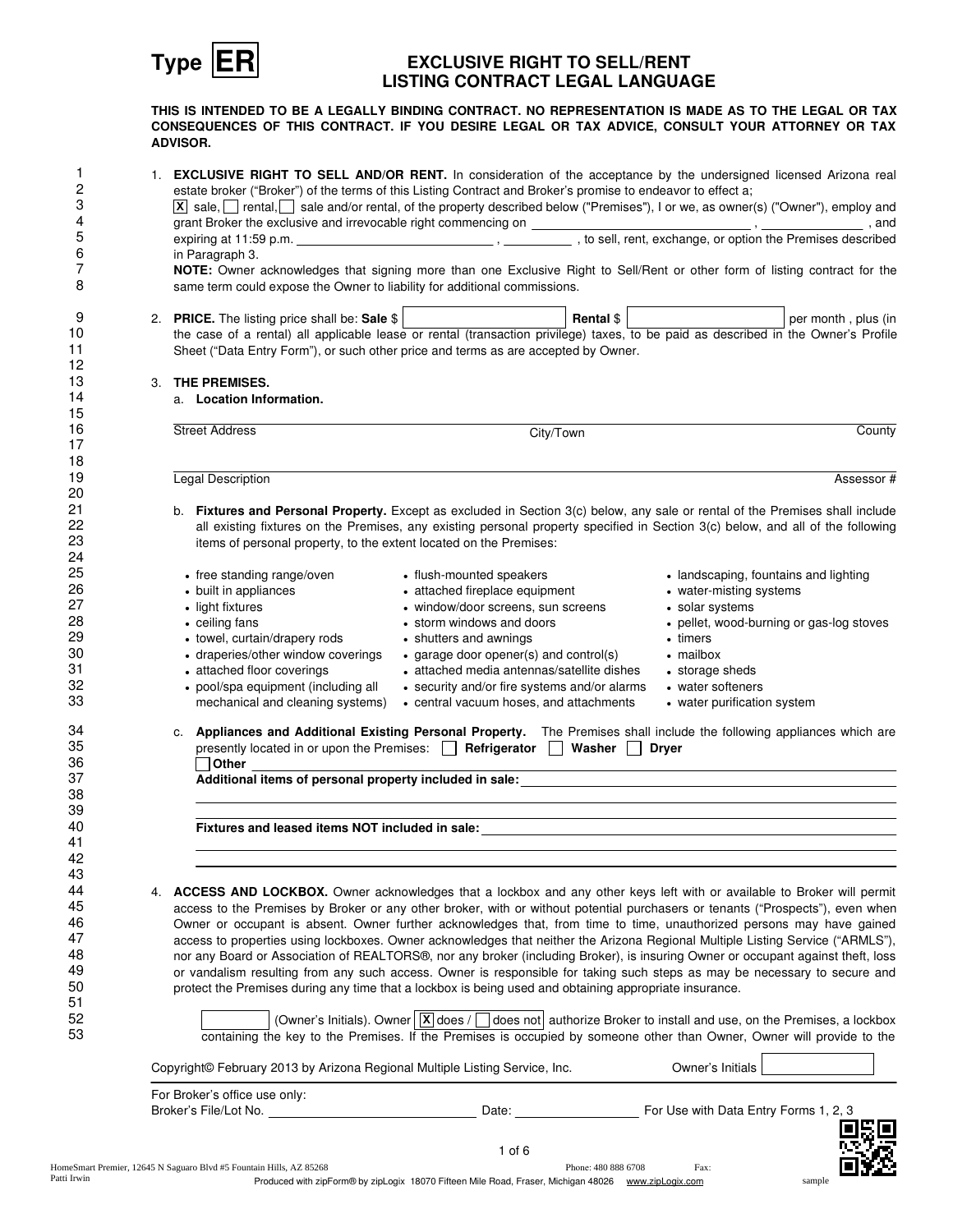Broker the occupant's written permission for the installation of the lockbox and the publication and dissemination of the occupant's name and telephone number.

54

| 55       | occupant's name and telephone number.                                                                                                                                                                                                                     |                                                                                                                 |                |                                                                                                                                                                                                                                                   |  |
|----------|-----------------------------------------------------------------------------------------------------------------------------------------------------------------------------------------------------------------------------------------------------------|-----------------------------------------------------------------------------------------------------------------|----------------|---------------------------------------------------------------------------------------------------------------------------------------------------------------------------------------------------------------------------------------------------|--|
| 56<br>57 |                                                                                                                                                                                                                                                           |                                                                                                                 |                |                                                                                                                                                                                                                                                   |  |
| 58       |                                                                                                                                                                                                                                                           |                                                                                                                 |                | 5. <b>AGENCY RELATIONSHIPS.</b> Owner understands that Broker is Owner's agent with respect to this Listing. Owner understands                                                                                                                    |  |
| 59       | that Broker, either acting directly or through one or more licensees within the same brokerage firm, may represent a Prospect<br>interested in the purchase or rental of the Premises. Owner authorizes the Premises to be shown to any such Prospect and |                                                                                                                 |                |                                                                                                                                                                                                                                                   |  |
| 60       |                                                                                                                                                                                                                                                           |                                                                                                                 |                |                                                                                                                                                                                                                                                   |  |
|          |                                                                                                                                                                                                                                                           |                                                                                                                 |                | understands that Broker may legally represent both Owner and Prospect in a transaction with the knowledge and informed                                                                                                                            |  |
| 61       | consent of both parties.                                                                                                                                                                                                                                  |                                                                                                                 |                |                                                                                                                                                                                                                                                   |  |
| 62<br>63 |                                                                                                                                                                                                                                                           |                                                                                                                 |                |                                                                                                                                                                                                                                                   |  |
| 64       |                                                                                                                                                                                                                                                           | 6. <b>COMPENSATION TO BROKER.</b> Owner agrees to compensate Broker as follows:                                 |                |                                                                                                                                                                                                                                                   |  |
|          |                                                                                                                                                                                                                                                           | a. RETAINER. Broker acknowledges receipt of a non-refundable retainer fee of \$                                 |                | payable to Broker for initial                                                                                                                                                                                                                     |  |
| 65       | consultation, research and other services.                                                                                                                                                                                                                |                                                                                                                 |                |                                                                                                                                                                                                                                                   |  |
| 66       |                                                                                                                                                                                                                                                           |                                                                                                                 |                | b. COMMISSIONS. If Broker produces a ready, willing and able purchaser or tenant in accordance with this Listing Contract, or                                                                                                                     |  |
| 67       |                                                                                                                                                                                                                                                           |                                                                                                                 |                | if a sale, rental, option or exchange of the Premises is made by Owner or through any other broker, or otherwise, during the                                                                                                                      |  |
| 68       |                                                                                                                                                                                                                                                           | exclusive term of this Listing Contract, Owner agrees to pay Broker a commission of:                            |                |                                                                                                                                                                                                                                                   |  |
| 69       | For a: Sale:                                                                                                                                                                                                                                              | 6%                                                                                                              | <b>Rental:</b> |                                                                                                                                                                                                                                                   |  |
| 70<br>71 |                                                                                                                                                                                                                                                           |                                                                                                                 |                | of the Purchase/Lease Price or a commission of a substantially similar allocable amount if the transaction is structured as                                                                                                                       |  |
|          | other than a purchase or sale.                                                                                                                                                                                                                            |                                                                                                                 |                |                                                                                                                                                                                                                                                   |  |
| 72       |                                                                                                                                                                                                                                                           |                                                                                                                 |                | With respect to any holdovers or renewals of rental, regardless of whether this Listing Contract has expired, Owner agrees                                                                                                                        |  |
| 73       | to pay a commission of                                                                                                                                                                                                                                    |                                                                                                                 |                |                                                                                                                                                                                                                                                   |  |
| 74       |                                                                                                                                                                                                                                                           |                                                                                                                 |                | The same amount of sale or rental commission shall be due and payable to Broker if, without the consent of Broker, the                                                                                                                            |  |
| 75       |                                                                                                                                                                                                                                                           |                                                                                                                 |                | Premises is withdrawn from this Listing Contract, otherwise withdrawn from sale or rental, or is rented, transferred, or                                                                                                                          |  |
| 76       |                                                                                                                                                                                                                                                           | conveyed by Owner through any other broker or otherwise.                                                        |                |                                                                                                                                                                                                                                                   |  |
| 77       | c.                                                                                                                                                                                                                                                        |                                                                                                                 |                | <b>COOPERATION WITH AND COMPENSATION TO OTHER BROKERS.</b> With regard to this Listing Contract, Broker intends                                                                                                                                   |  |
| 78       |                                                                                                                                                                                                                                                           | to cooperate with all other brokers except when not in Owner's best interest:                                   |                |                                                                                                                                                                                                                                                   |  |
| 79       |                                                                                                                                                                                                                                                           | $ \mathbf{x} $ and, in the case of a purchase, to offer compensation in the amount of                           | 3.000          | % of the gross purchase price or                                                                                                                                                                                                                  |  |
| 80       | \$                                                                                                                                                                                                                                                        |                                                                                                                 |                | to a buyer's broker, who represents the interest of the buyer(s), and not the interest of Owner in a                                                                                                                                              |  |
| 81       | transaction;                                                                                                                                                                                                                                              |                                                                                                                 |                |                                                                                                                                                                                                                                                   |  |
| 82       |                                                                                                                                                                                                                                                           | or, in the case of a lease, to offer compensation in the amount of                                              |                | % of the gross lease price as calculated for                                                                                                                                                                                                      |  |
| 83       | the entire term of the initial lease, or                                                                                                                                                                                                                  |                                                                                                                 |                |                                                                                                                                                                                                                                                   |  |
| 84       |                                                                                                                                                                                                                                                           |                                                                                                                 |                |                                                                                                                                                                                                                                                   |  |
| 85       | \$                                                                                                                                                                                                                                                        |                                                                                                                 |                | to a tenant's broker, who represents the interest of the tenant(s), and not the interest of Owner in a                                                                                                                                            |  |
|          | transaction.                                                                                                                                                                                                                                              |                                                                                                                 |                |                                                                                                                                                                                                                                                   |  |
| 86       |                                                                                                                                                                                                                                                           |                                                                                                                 |                | Furthermore, Broker may offer referral compensation to a referring broker who has no broker relationship with the                                                                                                                                 |  |
| 87       |                                                                                                                                                                                                                                                           |                                                                                                                 |                | buyer/tenant or Owner. If not specified above, Owner authorizes Broker to share all such compensation with other brokers                                                                                                                          |  |
| 88       | in any manner acceptable to Broker.                                                                                                                                                                                                                       |                                                                                                                 |                |                                                                                                                                                                                                                                                   |  |
| 89       |                                                                                                                                                                                                                                                           |                                                                                                                 |                | d. PAYMENT FROM ESCROW OR RENT. Owner instructs the escrow company, if any, to pay all such compensation to                                                                                                                                       |  |
| 90       |                                                                                                                                                                                                                                                           |                                                                                                                 |                | Broker in cash or certified funds as a condition to closing or upon cancellation of the escrow, and irrevocably assigns to                                                                                                                        |  |
| 91       |                                                                                                                                                                                                                                                           |                                                                                                                 |                | Broker, to the extent necessary, money payable to Owner at the closing or cancellation of escrow. Broker is authorized to                                                                                                                         |  |
| 92       |                                                                                                                                                                                                                                                           | deduct compensation from any rent or other monies received on behalf of Owner.                                  |                |                                                                                                                                                                                                                                                   |  |
| 93       |                                                                                                                                                                                                                                                           |                                                                                                                 |                | e. PURCHASE BY TENANT. If during the terms of any rental of the Premises, including any renewals or holdovers, or within                                                                                                                          |  |
| 94       |                                                                                                                                                                                                                                                           |                                                                                                                 |                | days after its termination, any tenant, or his heirs, executors, or assigns shall buy the Premises from Owner, the                                                                                                                                |  |
| 95       |                                                                                                                                                                                                                                                           | sale commission described in Paragraph 6(b) shall be deemed earned by and payable to Broker.                    |                |                                                                                                                                                                                                                                                   |  |
| 96       | f.                                                                                                                                                                                                                                                        |                                                                                                                 |                | <b>AFTER EXPIRATION.</b> After the expiration of this Listing Contract, the same commissions, as appropriate, shall be payable if                                                                                                                 |  |
| 97       |                                                                                                                                                                                                                                                           |                                                                                                                 |                | a sale, rental, exchange, or option is made by Owner to any person to whom the Premises has been shown or with whom                                                                                                                               |  |
| 98       |                                                                                                                                                                                                                                                           | Owner or any broker has negotiated concerning the Premises during the term of this Listing Contract, (1) within |                |                                                                                                                                                                                                                                                   |  |
| 99       | 90                                                                                                                                                                                                                                                        |                                                                                                                 |                | days after the expiration of this Listing Contract, unless the Premises has been listed on an exclusive basis with                                                                                                                                |  |
| 100      |                                                                                                                                                                                                                                                           |                                                                                                                 |                |                                                                                                                                                                                                                                                   |  |
| 101      |                                                                                                                                                                                                                                                           |                                                                                                                 |                | another broker, or (2) during the pendency, including the closing, of any purchase contract or escrow relating to the<br>Premises that was executed or opened during the term of this Listing Contract, or (3) as contemplated by Paragraph 6(e). |  |
| 102      |                                                                                                                                                                                                                                                           |                                                                                                                 |                | FAILURE TO COMPLETE. If completion of a sale or rental is prevented by default of Owner, or with the consent of Owner,                                                                                                                            |  |
| 103      | g.                                                                                                                                                                                                                                                        |                                                                                                                 |                | the entire sale or rental commission, as appropriate, shall be paid to Broker by Owner. If any earnest deposit is forfeited for                                                                                                                   |  |
| 104      |                                                                                                                                                                                                                                                           |                                                                                                                 |                | any other reason, Owner shall pay a brokerage fee equal to the lesser of one-half of the earnest deposit or the full amount of                                                                                                                    |  |
| 105      | the commission.                                                                                                                                                                                                                                           |                                                                                                                 |                |                                                                                                                                                                                                                                                   |  |
| 106      |                                                                                                                                                                                                                                                           |                                                                                                                 |                | h. CONSTRUCTION. Listing Contract shall be construed as limiting applicable provisions of law relating to when commissions                                                                                                                        |  |
| 107      |                                                                                                                                                                                                                                                           |                                                                                                                 |                | are earned or payable. In the event of any express disagreement between any provision of this Listing Contract and the                                                                                                                            |  |
|          |                                                                                                                                                                                                                                                           |                                                                                                                 |                |                                                                                                                                                                                                                                                   |  |
|          |                                                                                                                                                                                                                                                           |                                                                                                                 |                |                                                                                                                                                                                                                                                   |  |
|          |                                                                                                                                                                                                                                                           | Copyright© February 2013 by Arizona Regional Multiple Listing Service, Inc.                                     |                | Owner's Initials                                                                                                                                                                                                                                  |  |

| For Broker's office use only: |       |                                       |
|-------------------------------|-------|---------------------------------------|
| Broker's File/Lot No.         | Date: | For Use with Data Entry Forms 1, 2, 3 |
|                               |       |                                       |





Produced with zipForm® by zipLogix 18070 Fifteen Mile Road, Fraser, Michigan 48026 www.zipLogix.com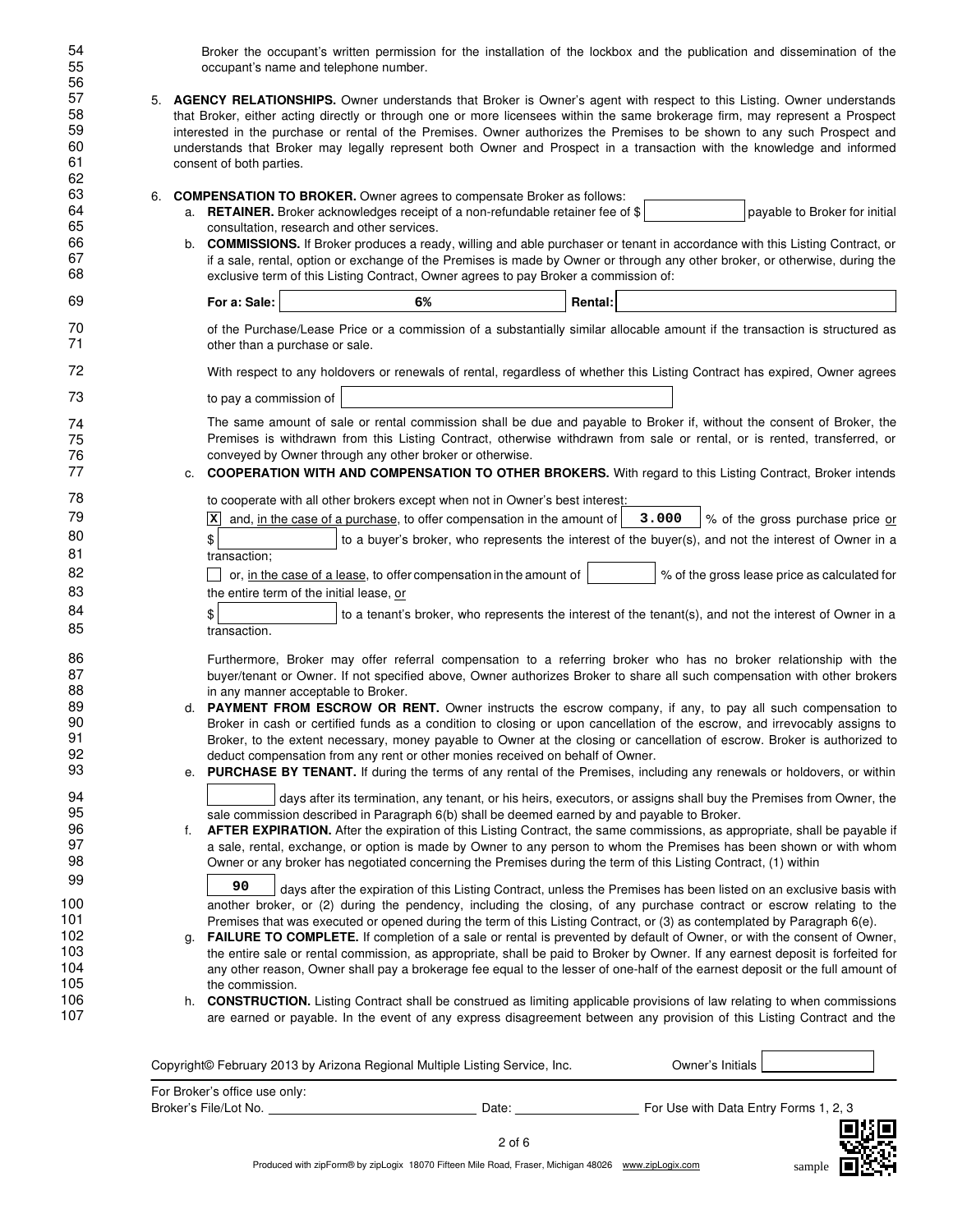| 108 | terms of applicable law, the applicable provision of this Listing Contract shall be deemed as modified to the minimum extent                  |
|-----|-----------------------------------------------------------------------------------------------------------------------------------------------|
| 109 | necessary to ensure compliance with applicable law.                                                                                           |
| 110 |                                                                                                                                               |
| 111 | 7. LISTING BROKER OBLIGATIONS AND AUTHORITY. Broker agrees to make diligent and continued efforts to sell/lease the                           |
| 112 | Premises.                                                                                                                                     |
| 113 | a. Owner authorizes Broker to place appropriate transaction signs on the Premises, including "For Sale" signs and "Sold" signs                |
| 114 | OR "For Lease" and "Leased" signs.                                                                                                            |
| 115 | b. Owner authorizes Broker to obtain information relating to the present mortgage(s) on the Premises.                                         |
| 116 | c. Owner authorizes Broker to provide the information on the Listing/Data Entry Form, and any photographs of the Premises, to                 |
| 117 | ARMLS for publishing and dissemination, in whole or in part, in printed or electronic form, including via the Internet, to                    |
| 118 | ARMLS participants and the general public, even after the cancellation or expiration of the Listing. Broker is authorized to                  |
| 119 | report the sale, exchange, option or rental of the Premises, and its price, terms and financing, for dissemination through                    |
| 120 | ARMLS or otherwise to authorized ARMLS participants and to the public and for use by companies engaged in selling                             |
| 121 | information for various purposes, including but not limited to, appraisals or evaluations of tax assessments.                                 |
| 122 | d. Owner authorizes Broker to market the Premises as Broker deems advisable, including marketing the Premises on the                          |
| 123 | Internet unless limited in $(7)(d)(i)$ or $(7)(d)(ii)$ below.                                                                                 |
| 124 | (Owner opt-out) (Check one if applicable)                                                                                                     |
| 125 | (i) Owner does not authorize Broker to display the Listing on the Internet.                                                                   |
| 126 | (ii) Display the Listing on the Internet except the street address of the Premises shall not be displayed on the Internet.                    |
| 127 | Owner understands and acknowledges that if Owner selects option (ii), consumers who conduct searches for listings on the                      |
| 128 | Internet will not see information about the listed Premises in response to their search.                                                      |
| 129 | Virtual Office Websites: Some real estate brokerages offer real estate brokerage services online. These websites are<br>е.                    |
| 130 | referred to as Virtual Office Websites ("VOW"). An automated estimate of market value or reviews and comments about a                         |
| 131 | Premises may be displayed in conjunction with a Premises on some VOWs. Anyone who registers on a Virtual Office                               |
| 132 | Website may gain access to such automated valuations or comments and reviews about any Premises displayed on a VOW.                           |
| 133 | Unless limited below, a VOW may display automated valuations or comments/reviews (blogs) about this Premises.                                 |
| 134 | (Owner opt-out) (Check if applicable)                                                                                                         |
| 135 | (i)<br>Owner does not authorize an automated estimate of the market value of the Premises (or hyperlink to such                               |
| 136 | estimate) to be displayed in immediate conjunction with any listing information relating to Premises.                                         |
| 137 | Owner does not authorize third parties to write online comments or reviews about the Premises or the listing of the<br>$\blacksquare$<br>(ii) |
| 138 | Premises (or display a hyperlink to such comments or reviews) in immediate conjunction with any listing                                       |
| 139 | information relating to the Premises.                                                                                                         |
| 140 | Broker reserves the right to cancel this Listing Contract unilaterally for cause, which shall include, but is not limited to,<br>f.           |
| 141 | Broker's good faith belief that any service requested of Broker or any action undertaken by anyone other than Broker is (or                   |
| 142 | could be determined to be) in violation of any applicable law.                                                                                |
| 143 |                                                                                                                                               |
| 144 |                                                                                                                                               |
| 145 | 8. ROLE OF BROKER. Owner acknowledges that Broker is not responsible for the custody or condition of the Premises or for its                  |
| 146 | management (except under separate contract), maintenance, upkeep or repair.                                                                   |
|     |                                                                                                                                               |
| 147 | <b>DOCUMENTS.</b> In connection with any sale or rental of the Premises, Owner consents to the use of the standard form of purchase<br>9.     |
| 148 | or rental contract used by Broker and all other standard documents used by Broker and the escrow and title companies.                         |
| 149 |                                                                                                                                               |
| 150 | Scottsdale                                                                                                                                    |
| 151 | Association/Board of REALTORS® and subscribes to the REALTOR® Code of Ethics. [ ] This agent is not a member of any                           |
| 152 | REALTOR® Association/Board, but as a Subscriber to the Arizona Regional Multiple Listing Service, Inc., has agreed to abide                   |
| 153 | by the Standards of Conduct of MLS Subscribers.                                                                                               |
| 154 |                                                                                                                                               |
| 155 | 11. OWNER OBLIGATIONS. In consideration of Broker's obligations, Owner agrees to:                                                             |
| 156 | a. Cooperate with Broker in carrying out the purpose of this Listing Contract, including referring immediately to Broker all                  |
| 157 | inguiries regarding the Premises' transfer, whether by purchase or any means of transfer.                                                     |
| 158 | b. Provide Broker with keys to the Premises and make the Premises available for Broker to show during reasonable times.                       |
| 159 | Inform Broker prior to leasing, mortgaging or otherwise encumbering the Premises.<br>C.                                                       |
| 160 | d. Inform Broker of any past due HOA, tax or other Premises related fees. During the term of this Listing Contract, Owner                     |
| 161 | agrees to continue disclosing to Broker all additional information of the type required by the preceding sentence promptly                    |
| 162 | after Owner becomes aware of any such information.                                                                                            |
| 163 | e. Complete and return to Broker a Seller Property Disclosure Statement ("SPDS") form if the premises is to be sold,                          |
| 164 | and/or any disclosures required by the Arizona Residential Landlord and Tenant Act if the premises is to be                                   |
| 165 | leased. These disclosures are designed to disclose pertinent property information. Broker shall have no                                       |
| 166 | responsibility, in whole or part, for the preparation of the SPDS form nor any disclosures required in the Arizona                            |
| 167 | <b>Residential Landlord and Tenant Act.</b>                                                                                                   |
|     |                                                                                                                                               |
|     |                                                                                                                                               |
|     | viabre February 2012 by Arizone Degional Multiple Lieting Compassion                                                                          |

| Copyright© February 2013 by Arizona Regional Multiple Listing Service, Inc. |       | Owner´s Initials I                    |
|-----------------------------------------------------------------------------|-------|---------------------------------------|
| For Broker's office use only:<br>Broker's File/Lot No.                      | Date: | For Use with Data Entry Forms 1, 2, 3 |
|                                                                             |       |                                       |

sample  $\Box$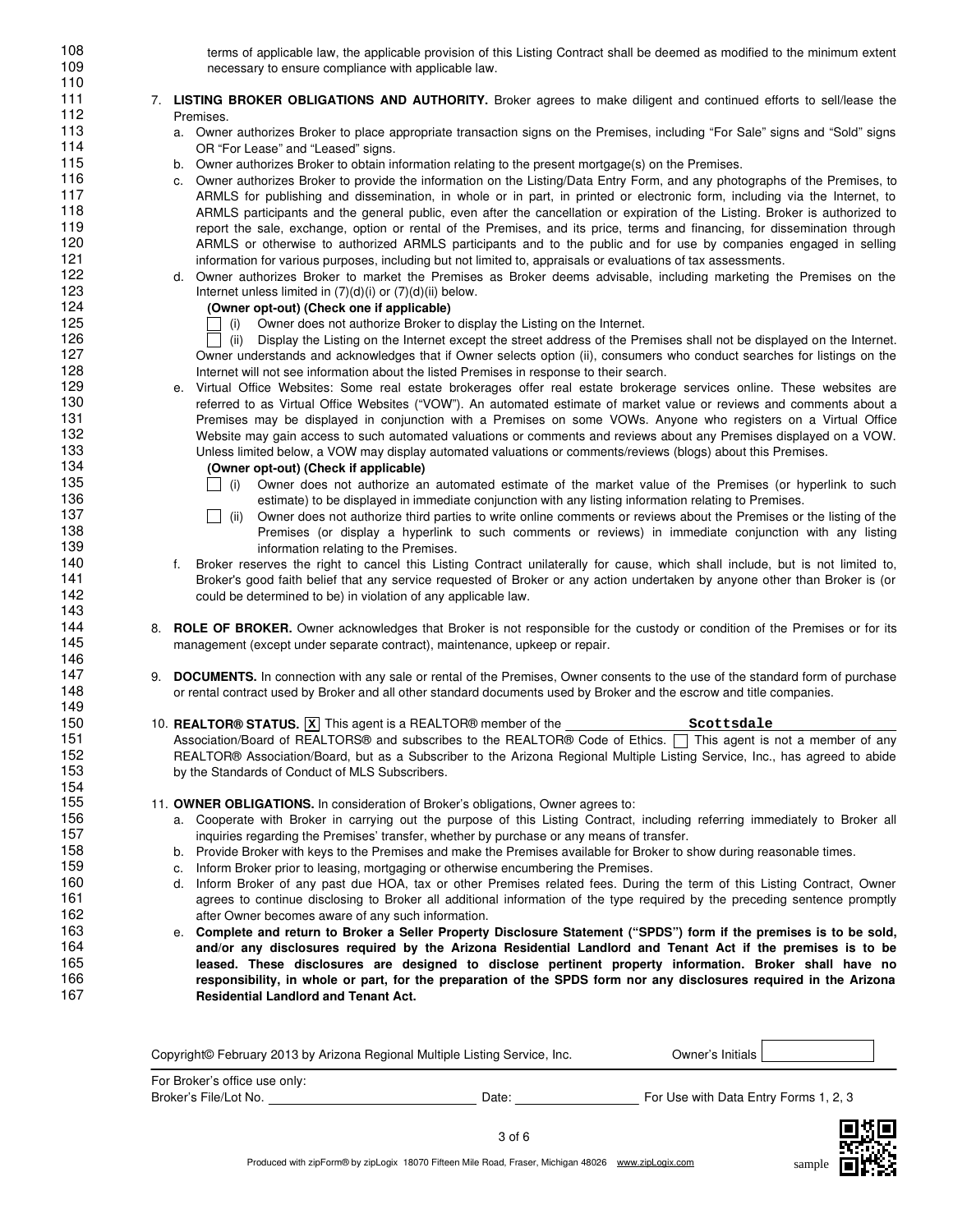168 f. If applicable, sign and deliver to the escrow company a certificate indicating whether Owner is a foreign person or non-169 resident alien pursuant to the **Foreign Investment in Real Property Tax Act (FIRPTA).**

> g. Provide a **Disclosure of Lead-Based Paint and Lead-Based Paint Hazards** as required by the U.S. Department of Housing and Urban Development, if any Premises structure was built before 1978.

- h. Deliver a completed **Affidavit of Disclosure** in the form required by law to a buyer within (5) days after purchase contract acceptance, if the Premises is located in an unincorporated area of the county, and five or fewer parcels of property other than subdivided property are being transferred.
- 12. **INSURANCE.** Owner acknowledges that Owner's or occupant's property could be damaged or stolen or persons visiting the Premises could be injured. Owner shall be responsible for obtaining appropriate insurance to cover such possible events.

#### 13. **GENERAL WARRANTIES BY OWNER.** Owner represents and warrants:

227 228

- a. **CAPACITY.** Owner has the legal capacity, full power and authority to enter into this Listing Contract, deliver marketable title to the Premises and consummate the transactions contemplated hereby on Owner's own behalf or on behalf of the party Owner represents, as appropriate.
- b. **ADVERSE INFORMATION.** Owner has disclosed to Broker all material latent defects and information concerning the Premises known to Owner, including all material information relating to: connection to a public sewer system, septic tank or other sanitation system; the existence of any tax, judgment or other type of lien; past or present infestation by or treatment for wood-destroying pests or organisms; and past or present repair of the Premises for damage resulting from wooddestroying pests or organisms. During the term of this Listing Contract, Owner agrees to continue disclosing to Broker all additional information of the type required by the preceding sentence promptly after Owner becomes aware of any such information by updating SPDS or other written notice.
- c. **CORRECT INFORMATION.** All information concerning the Premises in this Listing Contract, including the Data Entry Form relating to the Premises, or otherwise provided by Owner to Broker or to any Prospect is, or will be at the time provided, and shall be at close of escrow or occupancy by a tenant, true, correct and complete. Owner agrees to notify Broker promptly if there is any material change in such information until the latest to occur of the expiration of this Listing Contract, any close of escrow or occupancy by a tenant.
- d. **USE OF LISTING CONTENT; INTELLECTUAL PROPERTY LICENSE.** Unless Owner delivers to Broker a written certification, expressly prohibiting the dissemination to a multiple listing service of the listing and any listing information relating to the Premises, Owner acknowledges and agrees that all photographs, images, graphics, video recordings, virtual tours, drawings, written descriptions, remarks, narratives, pricing information, and other copyrightable elements relating to the Premises provided by Owner to Broker or Broker's agent (the "Owner Listing Content"), or otherwise obtained or produced by Broker or Broker's agent in connection with this Listing Contract (the "Broker Listing Content"), and any changes to the Owner Listing Content or the Broker Listing Content, may be filed with one or more multiple listing services, included in compilations of listings, and otherwise distributed, publicly displayed and reproduced, subject to the limitations listed in Section 7 of this Listing Contract. Owner hereby grants to Broker a non-exclusive, irrevocable, worldwide, royalty free license to use, sublicense through multiple tiers, publish, display, and reproduce the Owner Listing Content, to prepare derivative works of the Owner Listing Content, and to distribute the Owner Listing Content or any derivative works thereof, subject to the limitations listed in Section 7 of this Listing Contract. This non-exclusive license shall survive the termination of this Listing Contract for any reason whatever. Owner represents and warrants to Broker that the Owner Listing Content, and the license granted to Broker for the Owner Listing Content, do not violate or infringe upon the rights, including any copyright rights, or any person or entity. Owner acknowledges and agrees that as between Owner and Broker, all Broker Listing Content is owned exclusively by Broker, and Owner has no right, title or interest in or to any Broker Listing Content.
- 14. **UTILITIES.** During the term of this Listing Contract, Owner shall maintain continuous service to the Premises of all utilities which are currently connected to the Premises.
- 15. **RELIEF OF LIABILITY.** Broker is hereby relieved of any and all liability and responsibility for everything stated in Paragraphs 11.e, 11.f, 11.g, 12, and 13.
- 16. **INDEMNIFICATION.** Owner agrees to indemnify and hold Broker, all Boards or Associations of REALTORS®, ARMLS and all other brokers harmless against any and all claims, expenses, liabilities, damages and losses arising from (i) any misrepresentation, breach of warranty or breach of a promise by Owner in this Listing Contract, (ii) any incorrect information supplied by Owner, (iii) any facts concerning the Premises not disclosed by Owner, including any facts known to Owner relating to adverse conditions or latent defects, (iv) the use of a lockbox, or (v) any injury or damage to persons or property in connection with the marketing or showing of the Premises. This indemnification shall survive Broker's performance and any transfer of title.
- 17. **OTHER OWNERS AND PROSPECTS.** Owner understands that other owners may make offers to sell or rent or may sell, rent, exchange or option properties similar to the Premises through Broker. Owner consents to any agency representation by Broker of such other owners before, during and after the expiration of this Listing Contract and understands that the Premises probably will not be presented or shown to every Prospect encountered by Broker.

| Copyright© February 2013 by Arizona Regional Multiple Listing Service, Inc. |            | Owner's Initials I                    |  |
|-----------------------------------------------------------------------------|------------|---------------------------------------|--|
| For Broker's office use only:<br>Broker's File/Lot No.                      | Date:      | For Use with Data Entry Forms 1, 2, 3 |  |
|                                                                             | $4$ of $6$ |                                       |  |



Produced with zipForm® by zipLogix 18070 Fifteen Mile Road, Fraser, Michigan 48026 www.zipLogix.com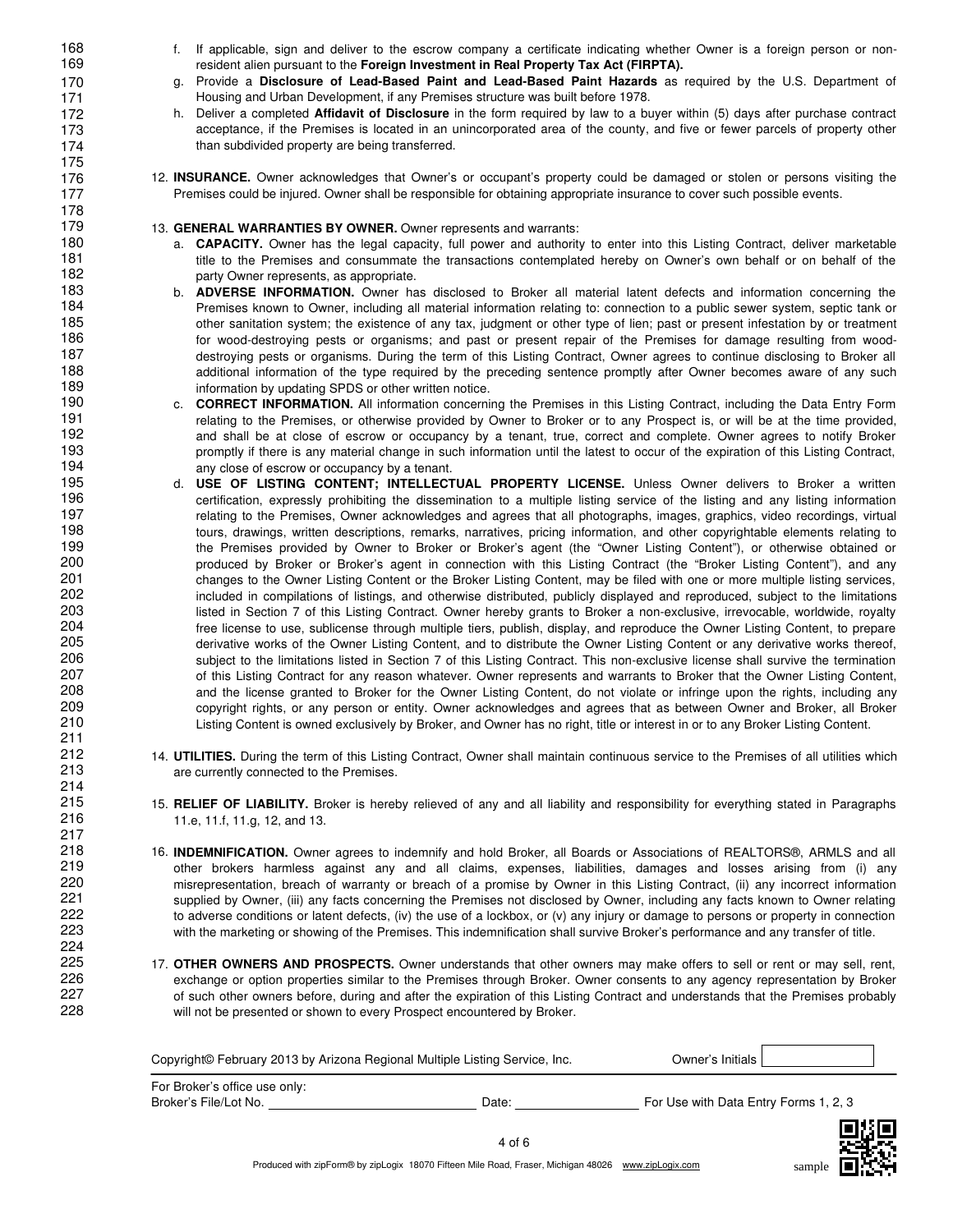- 18. **ATTORNEYS' FEES.** In any action or proceeding to enforce any provision of this Listing Contract, or for damages sustained by reason of its breach, the prevailing party shall be entitled to receive from the other party reasonable attorneys' fees, as set by the court or arbitrator and not by a jury, and all other related expenses, such as expert witness fees, fees paid to investigators and court costs. Additionally, if any broker hires an attorney to enforce the collection of any commission payable pursuant to this Listing Contract, and is successful in collecting some or all of such commission without commencing any action or proceeding, Owner agrees to pay such broker's reasonable attorneys' fees and costs and Owner also agrees to pay interest at the legal rate on all compensation and other amounts owed or due to broker from the time due until paid in full.
- 19. **DEPOSITS.** Owner authorizes brokers to accept earnest deposits on behalf of Owner and to issue receipts for such earnest deposits.
- 20. **RECOMMENDATIONS.** If Broker recommends a builder, contractor, escrow company, title company, pest control service, appraiser, lender, home inspection company or home warranty company or any other person or entity to Owner for any purpose, such recommendation shall be independently investigated and evaluated by Owner, who hereby acknowledges that any decision to enter into any contractual arrangement with any such person or entity recommended by Broker will be based solely upon such independent investigation and evaluation.
- 21. **SUBSEQUENT PURCHASE OR LEASE OFFERS.** Broker acknowledges that Owner has the right to accept subsequent offers until the close of escrow in the case of a sale or until occupancy by a tenant in the case of a rental. Owner understands that any subsequent offers accepted by Owner must be backup offers, namely, contingent on the cancellation or other nullification of any contracts arising from the acceptance of earlier offers. Broker will change or maintain the correct MLS Listing status in accordance to the ARMLS Rules and Regulations and any associated policies. (Check if applicable)  $\chi$  Accept backup offers.  $\Box$  Withhold verbal offers.  $\Box$  Withhold all offers once Owner accepts a purchase or lease contract for the Premises.
- 22. **EQUAL HOUSING OPPORTUNITY.** The Premises will be presented in compliance with federal, state and local fair housing laws and regulations.
- 23. **TIME OF ESSENCE.** Time is of the essence in the performance of the obligations contained in this Listing Contract.
- 24. **COUNTERPARTS AND ELECTRONIC COPIES.** This Listing Contract may be executed in any number of counterparts by the parties hereto. All counterparts so executed shall constitute one Listing Contract binding upon all parties hereto, notwithstanding that all parties do not sign the same counterpart. Any legible electronic copy of the Listing Contract which indicates that the Listing Contract was fully executed shall be treated as an original Listing Contract.
- 25. **CONSTRUCTION OF LANGUAGE AND GOVERNING LAW.** The language of this Listing Contract shall be construed according to its fair meaning and not strictly for or against either party. Words used in the masculine, feminine or neuter shall apply to either gender or the neuter, as appropriate. All singular and plural words shall be interpreted to refer to the number consistent with circumstances and context. Whenever the words "include", "includes" or "including" are used in this Listing Contract, they shall be deemed to be followed by the words "without limitation". If this Listing Contract is used for a rental, exchange, or option instead of a sale of the Premises, all language in this Listing Contract relating to the sale of Premises shall be construed to apply as appropriate, to a rental, exchange, or option. For example, Owner shall be deemed to be Exchanger, Optionor, or Landlord respectively. This Listing Contract shall be governed by the laws of the State of Arizona.
- 26. **TAXES AND REGISTRATION.** Owner acknowledges that a rental property must be registered with the County Assessor's Office and may be subject to a tax on gross receipts and a special rental classification for property taxes. Owner agrees to obtain appropriate licenses and pay fees and taxes when due. Owner agrees to indemnify and hold Broker harmless for any such tax liability, including penalties and interest.

#### 27. **ADDITIONAL TERMS.**

| 280 |  |
|-----|--|
| 281 |  |
| 282 |  |
| 283 |  |

| Copyright© February 2013 by Arizona Regional Multiple Listing Service, Inc. |       | Owner's Initials I                    |
|-----------------------------------------------------------------------------|-------|---------------------------------------|
| For Broker's office use only:<br>Broker's File/Lot No.                      | Date: | For Use with Data Entry Forms 1, 2, 3 |
|                                                                             |       |                                       |



sample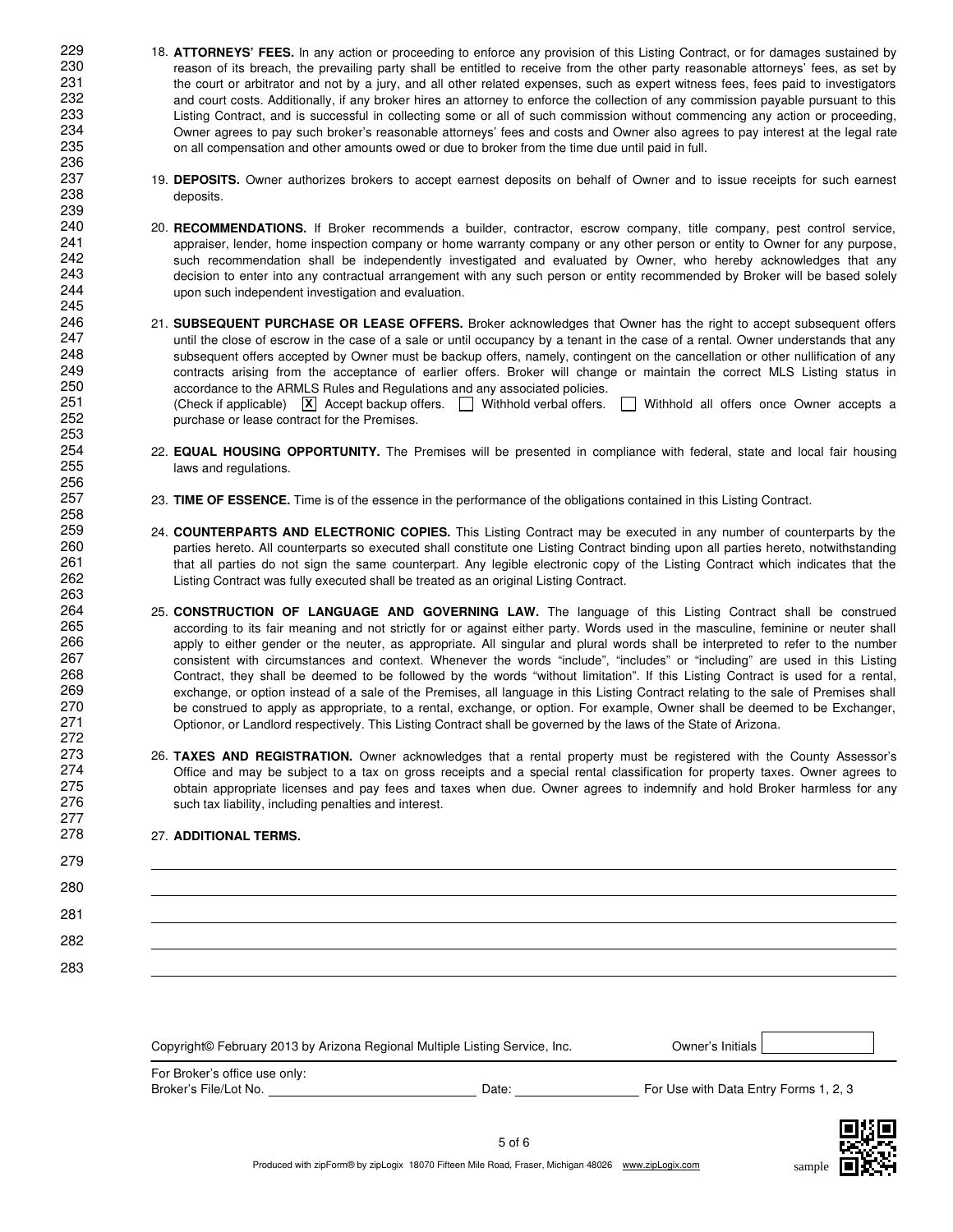Additional addendum/addenda attached.

 

 

 

 

 320<br>321

 323<br>324

28. **ENTIRE AGREEMENT.** This Listing Contract including the Data Entry Sheet, plus any attached exhibits and any addenda or supplements signed by Owner and Broker, shall constitute the entire agreement between Owner and Broker and supersede any other written or oral agreements between Owner and Broker. It is the intention of the parties that this Listing Contract shall be a legally binding contract once it has been signed by Owner and Broker even though none, or only some, of the pages have been initialed by Owner. This Listing Contract can be modified only by a writing signed by Owner and Broker. THE TERMS AND CONDITIONS IN THIS LISTING CONTRACT PLUS ALL INFORMATION ON THE DATA ENTRY FORM ARE INCORPORATED HEREIN BY REFERENCE. COMMISSIONS PAYABLE FOR THE SALE, RENTAL OR MANAGEMENT OF PREMISES ARE NOT SET BY ANY BOARD OR ASSOCIATION OF REALTORS® OR MULTIPLE LISTING CONTRACT SERVICE OR IN ANY MANNER OTHER THAN BY NEGOTIATION BETWEEN THE BROKER AND THE OWNER. BY SIGNING BELOW, OWNER ACKNOWLEDGES THAT HE HAS READ, UNDERSTANDS AND ACCEPTS ALL TERMS AND PROVISIONS CONTAINED HEREIN AND THAT HE HAS RECEIVED A COPY OF THIS LISTING CONTRACT.

|                                         |                                                                                                                                                                                                         |                                     | <b>Print Name of Owner</b>           |                 |                                       |
|-----------------------------------------|---------------------------------------------------------------------------------------------------------------------------------------------------------------------------------------------------------|-------------------------------------|--------------------------------------|-----------------|---------------------------------------|
| <b>Street</b>                           |                                                                                                                                                                                                         |                                     | City/Town                            | <b>State</b>    | Zip                                   |
| Phone                                   | Fax                                                                                                                                                                                                     |                                     | Owner's email Address                |                 |                                       |
| Owner's Signature                       |                                                                                                                                                                                                         | Mo/Da/Yr                            | Owner's Signature                    |                 | Mo/Da/Yr                              |
|                                         | <b>ADDITIONAL OWNER(S) (If applicable)</b>                                                                                                                                                              |                                     |                                      |                 |                                       |
| <b>Print Name of Owner</b>              |                                                                                                                                                                                                         |                                     | <b>Print Name of Owner</b>           |                 |                                       |
| Street                                  |                                                                                                                                                                                                         |                                     | City/Town                            | State           | Zip                                   |
| Phone                                   | Fax                                                                                                                                                                                                     |                                     | Owner's email Address                |                 |                                       |
| Owner's Signature                       |                                                                                                                                                                                                         | Mo/Da/Yr                            | Owner's Signature                    |                 | Mo/Da/Yr                              |
|                                         |                                                                                                                                                                                                         |                                     |                                      |                 |                                       |
|                                         | Additional Owner information attached.                                                                                                                                                                  |                                     |                                      |                 |                                       |
|                                         | In consideration of Owner's representations and promises in this Listing Contract, Broker agrees to endeavor to effect a sale, rental,<br>exchange, or option in accordance with this Listing Contract. |                                     |                                      |                 |                                       |
|                                         |                                                                                                                                                                                                         |                                     |                                      |                 |                                       |
|                                         |                                                                                                                                                                                                         |                                     | $(480)888 - 6708$<br>Preferred Phone | Fax             |                                       |
| HomeSmart Premier<br>Firm Name (Broker) |                                                                                                                                                                                                         |                                     |                                      |                 |                                       |
| By:<br>Agent's Signature                |                                                                                                                                                                                                         | Patti Irwin<br>Agent Name (Printed) |                                      | Date (Mo/Da/Yr) | Patti@PattiIrwin.com<br>Agent's Email |
|                                         | Copyright© February 2013 by Arizona Regional Multiple Listing Service, Inc.                                                                                                                             |                                     |                                      |                 | For Use with Data Entry Forms 1, 2, 3 |

sample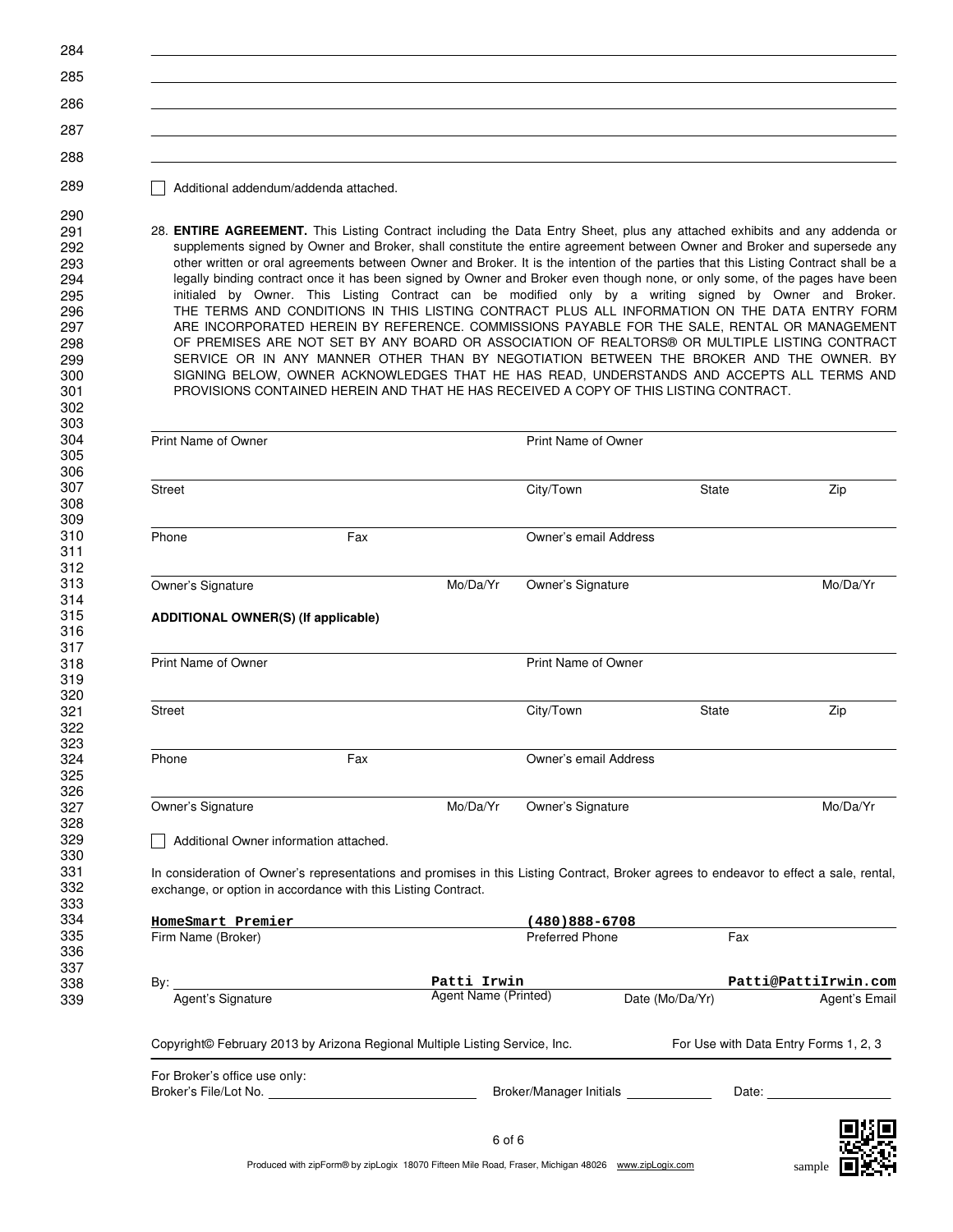$\circ$ 

## **REAL ESTATE AGENCY DISCLOSURE AND ELECTION**

Document updated: **January 2009**

| <b>ID</b> ARIZONA<br>association of<br>REALTORS'<br>$\circ$ l | The pre-printed portion of this form has been drafted by the Arizona Association of REALTORS®. Any<br>change in the pre-printed language of this form must be made in a prominent manner. No<br>representations are made as to the legal validity, adequacy and/or effects of any provision, including<br>tax consequences thereof. If you desire legal, tax or other professional advice, please consult your |
|---------------------------------------------------------------|----------------------------------------------------------------------------------------------------------------------------------------------------------------------------------------------------------------------------------------------------------------------------------------------------------------------------------------------------------------------------------------------------------------|
| <b>REAL SOLUTIONS. REALTOR® SUCCESS</b>                       | attorney, tax advisor or professional consultant.                                                                                                                                                                                                                                                                                                                                                              |

| EQUAL HOUSING<br>OPPORTUNITY |
|------------------------------|
|                              |

|                                                      |                                                                                                                                                            | HomeSmart Premier                                                                                                                                                                                                                                                                                                                                                                                                                                                                                                                                                                                                                                                                                                                                                                                                                                                                                                                                                                                                                                                                                                                                                                                                                                                                                                                                                                                                                                                                                                                                                                                                                                                                                                                                                                                                                                                                                                                         |                                        |
|------------------------------------------------------|------------------------------------------------------------------------------------------------------------------------------------------------------------|-------------------------------------------------------------------------------------------------------------------------------------------------------------------------------------------------------------------------------------------------------------------------------------------------------------------------------------------------------------------------------------------------------------------------------------------------------------------------------------------------------------------------------------------------------------------------------------------------------------------------------------------------------------------------------------------------------------------------------------------------------------------------------------------------------------------------------------------------------------------------------------------------------------------------------------------------------------------------------------------------------------------------------------------------------------------------------------------------------------------------------------------------------------------------------------------------------------------------------------------------------------------------------------------------------------------------------------------------------------------------------------------------------------------------------------------------------------------------------------------------------------------------------------------------------------------------------------------------------------------------------------------------------------------------------------------------------------------------------------------------------------------------------------------------------------------------------------------------------------------------------------------------------------------------------------------|----------------------------------------|
|                                                      | 2. acting through                                                                                                                                          | Patti Irwin<br><b>LICENSEE'S NAME</b>                                                                                                                                                                                                                                                                                                                                                                                                                                                                                                                                                                                                                                                                                                                                                                                                                                                                                                                                                                                                                                                                                                                                                                                                                                                                                                                                                                                                                                                                                                                                                                                                                                                                                                                                                                                                                                                                                                     | hereby makes the following disclosure. |
|                                                      | <b>DISCLOSURE</b>                                                                                                                                          |                                                                                                                                                                                                                                                                                                                                                                                                                                                                                                                                                                                                                                                                                                                                                                                                                                                                                                                                                                                                                                                                                                                                                                                                                                                                                                                                                                                                                                                                                                                                                                                                                                                                                                                                                                                                                                                                                                                                           |                                        |
| 4.<br>5.                                             | relationship or representation they will have with the broker in the transaction.                                                                          | 3. Before a Seller or Landlord (hereinafter referred to as "Seller") or a Buyer or Tenant (hereinafter referred to as "Buyer") enters into<br>a discussion with a real estate broker or licensee affiliated with a broker, the Seller and the Buyer should understand what type of agency                                                                                                                                                                                                                                                                                                                                                                                                                                                                                                                                                                                                                                                                                                                                                                                                                                                                                                                                                                                                                                                                                                                                                                                                                                                                                                                                                                                                                                                                                                                                                                                                                                                 |                                        |
| 6.<br>7.<br>8.<br>9.<br>10.<br>11.                   | properties as Buyer is seeking.                                                                                                                            | I. Buyer's Broker: A broker other than the Seller's broker can agree with the Buyer to act as the broker for the Buyer. In these<br>situations, the Buyer's broker is not representing the Seller, even if the Buyer's broker is receiving compensation for services<br>rendered, either in full or in part, from the Seller or through the Seller's broker:<br>a) A Buyer's broker has the fiduciary duties of loyalty, obedience, disclosure, confidentiality, and accounting in dealings with the Buyer.<br>b) Other potential Buyers represented by broker may consider, make offers on, or acquire an interest in the same or similar                                                                                                                                                                                                                                                                                                                                                                                                                                                                                                                                                                                                                                                                                                                                                                                                                                                                                                                                                                                                                                                                                                                                                                                                                                                                                                |                                        |
| 12.<br>13.<br>14.                                    |                                                                                                                                                            | II. Seller's Broker: A broker under a listing agreement with the Seller acts as the broker for the Seller only:<br>a) A Seller's broker has the fiduciary duties of loyalty, obedience, disclosure, confidentiality, and accounting in dealings with the Seller.<br>b) Other potential Sellers represented by broker may list properties that are similar to the property that Seller is selling.                                                                                                                                                                                                                                                                                                                                                                                                                                                                                                                                                                                                                                                                                                                                                                                                                                                                                                                                                                                                                                                                                                                                                                                                                                                                                                                                                                                                                                                                                                                                         |                                        |
| 15.<br>16.<br>17.<br>18.<br>19.<br>20.<br>21.<br>22. | be made only with written authorization.                                                                                                                   | III. Broker Representing both Seller and Buyer (Limited Representation): A broker, either acting directly or through one or more<br>licensees within the same brokerage firm, can legally represent both the Seller and the Buyer in a transaction, but only with the<br>knowledge and informed consent of both the Seller and the Buyer. In these situations, the Broker, acting through its licensee(s),<br>represents both the Buyer and the Seller, with limitations of the duties owed to the Buyer and the Seller:<br>a) The broker will not, without written authorization, disclose to the other party that the Seller will accept a price or terms other than<br>stated in the listing or that the Buyer will accept a price or terms other than offered.<br>b) There will be conflicts in the duties of loyalty, obedience, disclosure and confidentiality. Disclosure of confidential information may<br>23. Regardless of who the Broker represents in the transaction, the Broker shall exercise reasonable skill and care in the performance of the<br>24. Broker's duties and shall be truthful and honest to both the Buyer and Seller and shall disclose all known facts which materially and adversely<br>25. affect the consideration to be paid by any party. Pursuant to A.R.S. §32-2156, Sellers, Lessors and Brokers are not obligated to disclose that<br>26. a property is or has been: (1) the site of a natural death, suicide, homicide, or any crime classified as a felony; (2) owned or occupied by a<br>27. person exposed to HIV, or diagnosed as having AIDS or any other disease not known to be transmitted through common occupancy of real<br>28. estate; or (3) located in the vicinity of a sex offender. Sellers or Sellers' representatives may not treat the existence, terms, or conditions of<br>29. offers as confidential unless there is a confidentiality agreement between the parties. |                                        |
|                                                      |                                                                                                                                                            | 30. THE DUTIES OF THE BROKER IN A REAL ESTATE TRANSACTION DO NOT RELIEVE THE SELLER OR THE BUYER FROM THE<br>31. RESPONSIBILITY TO PROTECT THEIR OWN INTERESTS. THE SELLER AND THE BUYER SHOULD CAREFULLY READ ALL<br>32.   AGREEMENTS TO ENSURE THAT THE DOCUMENTS ADEQUATELY EXPRESS THEIR UNDERSTANDING OF THE TRANSACTION.                                                                                                                                                                                                                                                                                                                                                                                                                                                                                                                                                                                                                                                                                                                                                                                                                                                                                                                                                                                                                                                                                                                                                                                                                                                                                                                                                                                                                                                                                                                                                                                                            |                                        |
|                                                      | <b>ELECTION</b>                                                                                                                                            |                                                                                                                                                                                                                                                                                                                                                                                                                                                                                                                                                                                                                                                                                                                                                                                                                                                                                                                                                                                                                                                                                                                                                                                                                                                                                                                                                                                                                                                                                                                                                                                                                                                                                                                                                                                                                                                                                                                                           |                                        |
| 33. I<br>34.<br>35.<br>36.<br>37.<br>38.             | represent the Buyer as Buyer's Broker.<br>represent the Seller as Seller's Broker.<br>acknowledged in a separate writing other than the purchase contract. | Buyer or Tenant Election (Complete this section only if you are the Buyer.) The undersigned elects to have the Broker (check any that apply):<br>show Buyer properties listed with Broker's firm and Buyer agrees that Broker shall act as agent for both Buyer and Seller provided that<br>the Seller consents to limited representation. In the event of a purchase, Buyer's and Seller's informed consent should be                                                                                                                                                                                                                                                                                                                                                                                                                                                                                                                                                                                                                                                                                                                                                                                                                                                                                                                                                                                                                                                                                                                                                                                                                                                                                                                                                                                                                                                                                                                    |                                        |
| 39. l<br>40.<br>41.<br>42.<br>43.<br>44.             | represent the Buyer as Buyer's Broker.<br>represent the Seller as Seller's Broker.<br> x<br> x                                                             | Seller or Landlord Election (Complete this section only if you are the Seller.) The undersigned elects to have the Broker (check any that apply):<br>show Seller's property to Buyers represented by Broker's firm and Seller agrees that Broker shall act as agent for both Seller and<br>Buyer provided that Buyer consents to the limited representation. In the event of a purchase, Buyer's and Seller's informed consent<br>should be acknowledged in a separate writing other than the purchase contract.                                                                                                                                                                                                                                                                                                                                                                                                                                                                                                                                                                                                                                                                                                                                                                                                                                                                                                                                                                                                                                                                                                                                                                                                                                                                                                                                                                                                                          |                                        |
| 46.<br>47.                                           | I/WE ACKNOWLEDGE RECEIPT OF A COPY OF THIS DISCLOSURE.                                                                                                     | 45. The undersigned $\Box$ Buyer(s) or $\overline{\mathbf{x}}$ Seller(s) acknowledge that this document is a disclosure of duties. This document is not an employment agreement.                                                                                                                                                                                                                                                                                                                                                                                                                                                                                                                                                                                                                                                                                                                                                                                                                                                                                                                                                                                                                                                                                                                                                                                                                                                                                                                                                                                                                                                                                                                                                                                                                                                                                                                                                          |                                        |
|                                                      | $\boldsymbol{\wedge}$<br>PRINT NAME                                                                                                                        | ^ PRINT NAME                                                                                                                                                                                                                                                                                                                                                                                                                                                                                                                                                                                                                                                                                                                                                                                                                                                                                                                                                                                                                                                                                                                                                                                                                                                                                                                                                                                                                                                                                                                                                                                                                                                                                                                                                                                                                                                                                                                              |                                        |
| 48.                                                  |                                                                                                                                                            |                                                                                                                                                                                                                                                                                                                                                                                                                                                                                                                                                                                                                                                                                                                                                                                                                                                                                                                                                                                                                                                                                                                                                                                                                                                                                                                                                                                                                                                                                                                                                                                                                                                                                                                                                                                                                                                                                                                                           |                                        |
|                                                      | ^ SIGNED                                                                                                                                                   | MO/DA/YR ^ SIGNED                                                                                                                                                                                                                                                                                                                                                                                                                                                                                                                                                                                                                                                                                                                                                                                                                                                                                                                                                                                                                                                                                                                                                                                                                                                                                                                                                                                                                                                                                                                                                                                                                                                                                                                                                                                                                                                                                                                         | MO/DA/YR                               |



sample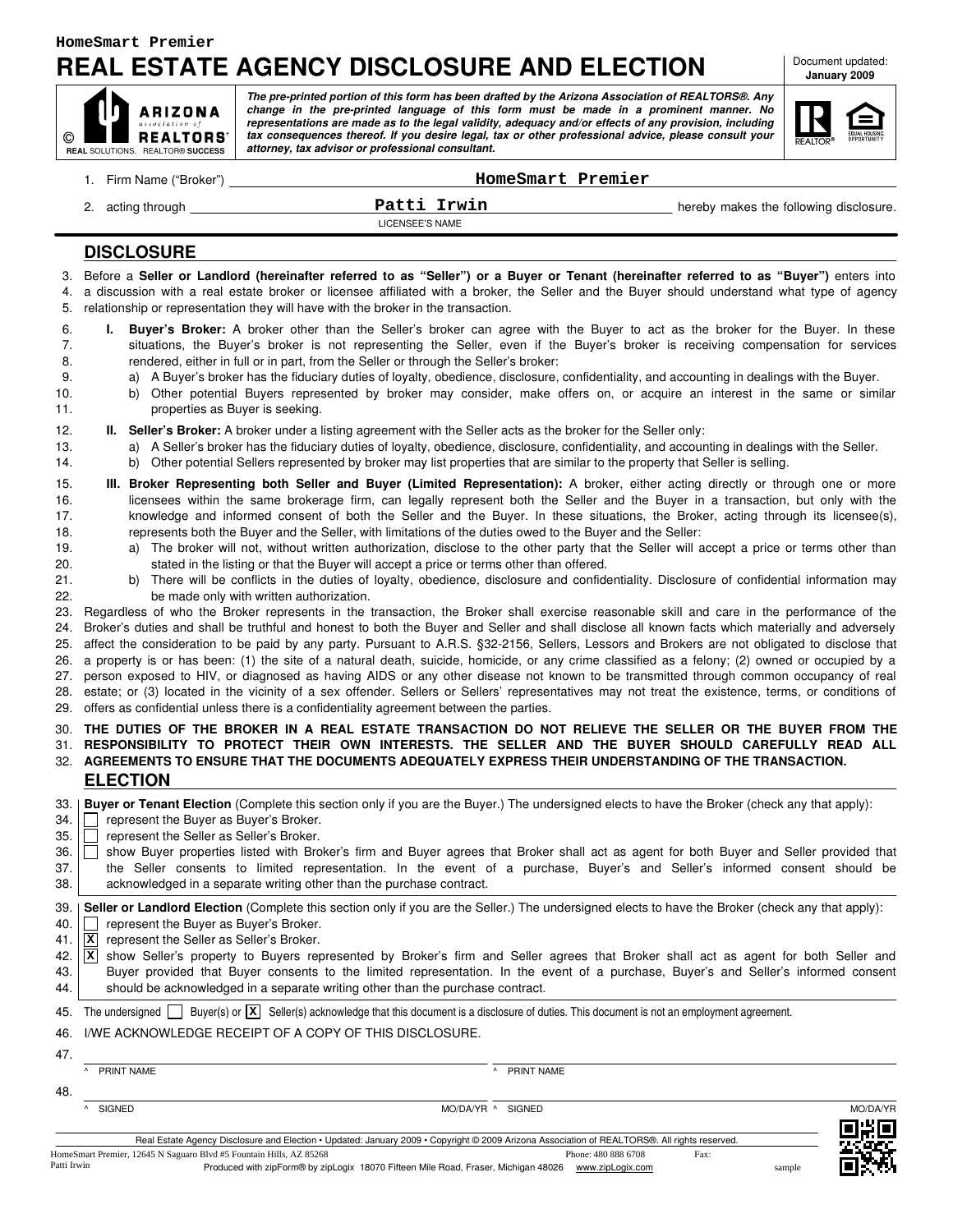## **MARKET CONDITIONS ADVISORY**

Document updated: **August 2009**



**The pre-printed portion of this form has been drafted by the Arizona Association of REALTORS®. Any change in the pre-printed language of this form must be made in a prominent manner. No representations are made as to the legal validity, adequacy and/or effects of any provision, including tax consequences thereof. If you desire legal, tax or other professional advice, please consult your attorney, tax advisor or professional consultant.**



# **The real estate market is cyclical and real estate values go up and down.**

**The financial market also changes, affecting the terms on which a lender will agree to loan money on real property. It is impossible to accurately predict what the real estate or financial market conditions will be at any given time.**

The ultimate decision on the price a Buyer is willing to pay and the price a Seller is willing to accept for a specific property rests solely with the individual Buyer and Seller. The parties to a real estate transaction must decide on what price and terms they are willing to buy or sell in light of market conditions, their own financial resources and their own unique circumstances.

The parties must, upon careful deliberation, decide how much risk they are willing to assume in a transaction. Any waiver of contingencies, rights or warranties in the Contract may have adverse consequences. Buyer and Seller acknowledge that they understand these risks.

Buyer and Seller assume all responsibility should the return on investment, tax consequences, credit effects, or financing terms not meet their expectations. The parties understand and agree that the Broker(s) do not provide advice on property as an investment. Broker(s) are not qualified to provide financial, legal, or tax advice regarding a real estate transaction. Therefore, Broker(s) make no representation regarding the above items. Buyer and Seller are advised to obtain professional tax and legal advice regarding the advisability of entering into this transaction.

#### **THE UNDERSIGNED ACCEPT AND UNDERSTAND THE FOREGOING AND ACKNOWLEDGE RECEIPT OF A COPY OF THIS ADVISORY.**

| BUYER'S SIGNATURE<br>$\Lambda$ | MO/DA/YR | BUYER'S SIGNATURE<br>$\mathcal{L}$       | MO/DA/YR |
|--------------------------------|----------|------------------------------------------|----------|
| A SELLER'S SIGNATURE           | MO/DA/YR | SELLER'S SIGNATURE<br>$\mathbf{\Lambda}$ | MO/DA/YR |

Market Conditions Advisory • Updated: August 2009 Copyright © 2009 Arizona Association of REALTORS®. All rights reserved.

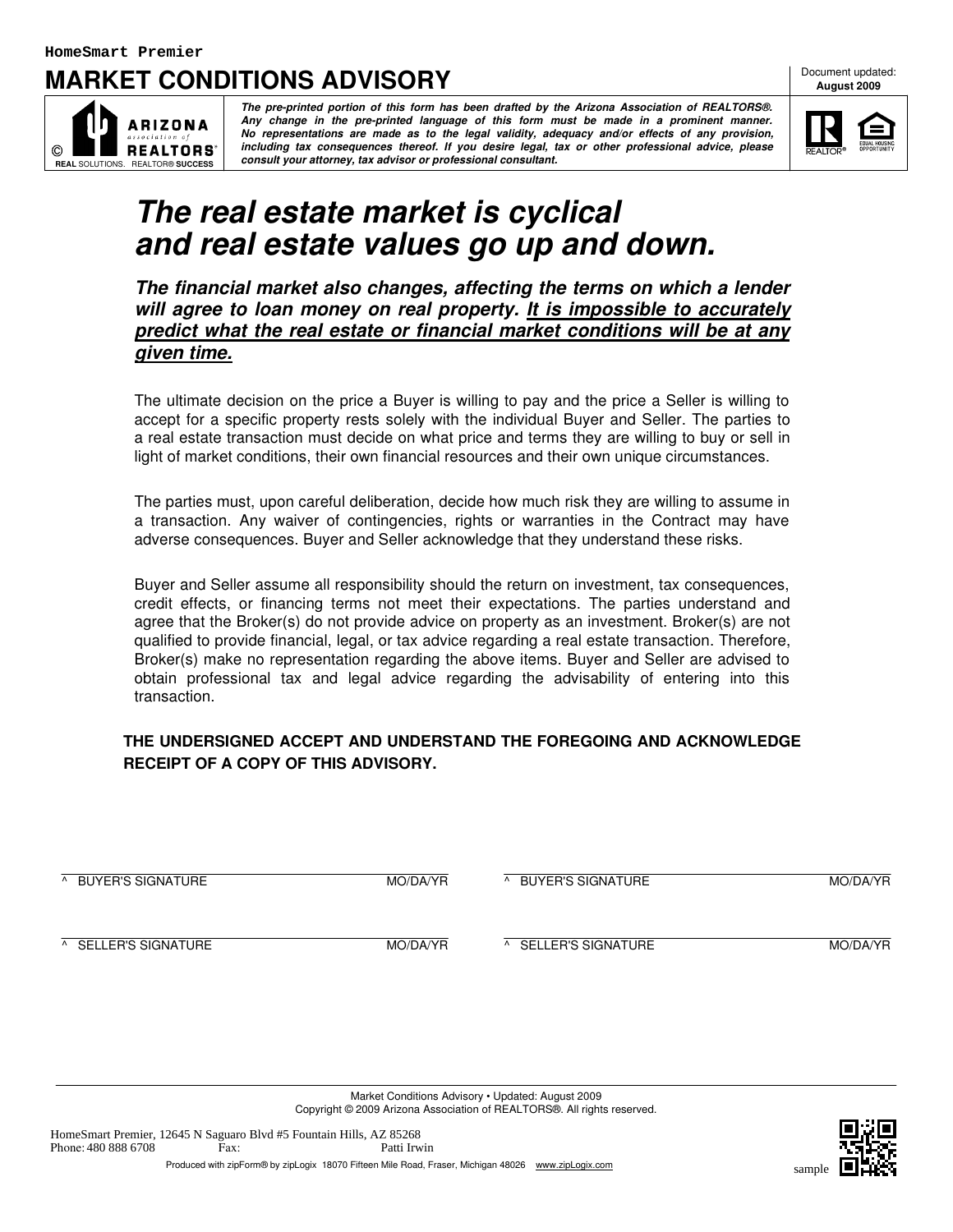# **H.O.A. CONDOMINIUM / PLANNED COMMUNITY ADDENDUM**

ARIZONA association of **REALTORS'** 

The pre-printed portion of this form has been drafted by the Arizona Association of REALTORS®. Any change in the pre-printed language of this form must be made in a prominent manner. No representations are made as to the legal validity, adequacy and/or effects of any provision, including tax consequences thereof. If you desire legal, tax or other professional advice, please consult your attorney, tax advisor or professional consultant.

### **SELLER'S NOTICE OF H.O.A. INFORMATION**

| 1.                                            |                                                                                                                                                                                                                                                                                                                                                                                                                                                                                                                                                                                                                                                                                                                                                                                                                                                                                       |                            |                                                                                                                                                                                                                                                                                                                                                                                                                                                                                            |        |          |
|-----------------------------------------------|---------------------------------------------------------------------------------------------------------------------------------------------------------------------------------------------------------------------------------------------------------------------------------------------------------------------------------------------------------------------------------------------------------------------------------------------------------------------------------------------------------------------------------------------------------------------------------------------------------------------------------------------------------------------------------------------------------------------------------------------------------------------------------------------------------------------------------------------------------------------------------------|----------------------------|--------------------------------------------------------------------------------------------------------------------------------------------------------------------------------------------------------------------------------------------------------------------------------------------------------------------------------------------------------------------------------------------------------------------------------------------------------------------------------------------|--------|----------|
| 2.                                            |                                                                                                                                                                                                                                                                                                                                                                                                                                                                                                                                                                                                                                                                                                                                                                                                                                                                                       |                            |                                                                                                                                                                                                                                                                                                                                                                                                                                                                                            |        |          |
| 3.                                            |                                                                                                                                                                                                                                                                                                                                                                                                                                                                                                                                                                                                                                                                                                                                                                                                                                                                                       |                            |                                                                                                                                                                                                                                                                                                                                                                                                                                                                                            |        |          |
| 4.<br>5.<br>6.                                | INSTRUCTIONS: (1) Homeowner's association ("H.O.A.") information to be completed by Seller at the time of listing the Premises for sale.<br>(2) Upon completion, this Addendum shall be uploaded to the multiple listing service, if available, or delivered to prospective buyers upon<br>request prior to prospective buyer's submission of a Purchase Contract to Seller.                                                                                                                                                                                                                                                                                                                                                                                                                                                                                                          |                            |                                                                                                                                                                                                                                                                                                                                                                                                                                                                                            |        |          |
| 7.                                            |                                                                                                                                                                                                                                                                                                                                                                                                                                                                                                                                                                                                                                                                                                                                                                                                                                                                                       |                            | <b>ASSOCIATION(S) GOVERNING THE PREMISES</b>                                                                                                                                                                                                                                                                                                                                                                                                                                               |        |          |
| 8.<br>9.<br>10.<br>11.                        | H.O.A.:<br>Amount of special assessments (if any): \$ MO/DA/YR Amount of special assessments (if any): $\frac{1}{2}$ How often?: MO/DA/YR MO/DA/YR MO/DA/YR MO/DA/YR MO/DA/YR MO/DA/YR MO/DA/YR MO/DA/YR MO/DA/YR MO/DA/YR MO/DA/YR MO/DA/YR M                                                                                                                                                                                                                                                                                                                                                                                                                                                                                                                                                                                                                                        |                            | $\blacksquare$ $\blacksquare$ $\blacksquare$ $\blacksquare$ $\blacksquare$ $\blacksquare$ $\blacksquare$ $\blacksquare$ $\blacksquare$ $\blacksquare$ $\blacksquare$ $\blacksquare$ $\blacksquare$ $\blacksquare$ $\blacksquare$ $\blacksquare$ $\blacksquare$ $\blacksquare$ $\blacksquare$ $\blacksquare$ $\blacksquare$ $\blacksquare$ $\blacksquare$ $\blacksquare$ $\blacksquare$ $\blacksquare$ $\blacksquare$ $\blacksquare$ $\blacksquare$ $\blacksquare$ $\blacksquare$ $\blacks$ |        |          |
| 12.<br>13.<br>14.<br>15.                      |                                                                                                                                                                                                                                                                                                                                                                                                                                                                                                                                                                                                                                                                                                                                                                                                                                                                                       |                            |                                                                                                                                                                                                                                                                                                                                                                                                                                                                                            |        | MO/DA/YR |
| 16.<br>17.                                    |                                                                                                                                                                                                                                                                                                                                                                                                                                                                                                                                                                                                                                                                                                                                                                                                                                                                                       |                            |                                                                                                                                                                                                                                                                                                                                                                                                                                                                                            |        |          |
| 18.                                           |                                                                                                                                                                                                                                                                                                                                                                                                                                                                                                                                                                                                                                                                                                                                                                                                                                                                                       |                            | FEES PAYABLE UPON CLOSE OF ESCROW                                                                                                                                                                                                                                                                                                                                                                                                                                                          |        |          |
| 19.                                           |                                                                                                                                                                                                                                                                                                                                                                                                                                                                                                                                                                                                                                                                                                                                                                                                                                                                                       |                            |                                                                                                                                                                                                                                                                                                                                                                                                                                                                                            |        |          |
| 20.<br>21.                                    | Capital Improvement Fees, including, but not limited to, those fees labeled as community reserve, asset preservation, capital reserve, working                                                                                                                                                                                                                                                                                                                                                                                                                                                                                                                                                                                                                                                                                                                                        |                            |                                                                                                                                                                                                                                                                                                                                                                                                                                                                                            |        |          |
| 22.<br>23.                                    | Prepaid Association(s) Fees: Dues, assessments, and any other association(s) fees paid in advance of their due date. H.O.A. \$<br>Master Association \$ ___________________.                                                                                                                                                                                                                                                                                                                                                                                                                                                                                                                                                                                                                                                                                                          |                            |                                                                                                                                                                                                                                                                                                                                                                                                                                                                                            |        |          |
| 24.<br>25.<br>26.<br>27.<br>28.<br>29.<br>30. | Disclosure Fees: Association(s) Management/Company(ies) costs incurred in the preparation of a statement or other documents furnished<br>by the association(s) pursuant to the resale of the Premises for purposes of resale disclosure, lien estoppels and any other services related<br>to the transfer or use of the property. Pursuant to Arizona law, Disclosure Fees cannot be more than an aggregate of \$400.00 per association.<br>As part of the Disclosure Fees, each association may charge a statement or other documents update fee of no more than \$50.00 if thirty (30)<br>days or more have passed since the date of the original disclosure statement or the date the documents were delivered. Additionally, each<br>association may charge a rush fee of no more than \$100.00 if rush services are required to be performed within seventy-two (72) hours after |                            |                                                                                                                                                                                                                                                                                                                                                                                                                                                                                            |        |          |
| 31.                                           |                                                                                                                                                                                                                                                                                                                                                                                                                                                                                                                                                                                                                                                                                                                                                                                                                                                                                       |                            |                                                                                                                                                                                                                                                                                                                                                                                                                                                                                            |        |          |
| 32.<br>33.                                    | SELLER CERTIFICATION: By signing below, Seller certifies that the information contained above is true and complete to the best of Seller's<br>actual knowledge as of the date signed. Broker(s) did not verify any of the information contained herein.                                                                                                                                                                                                                                                                                                                                                                                                                                                                                                                                                                                                                               |                            |                                                                                                                                                                                                                                                                                                                                                                                                                                                                                            |        |          |
| 34.<br>35.                                    | ^ SELLER'S SIGNATURE                                                                                                                                                                                                                                                                                                                                                                                                                                                                                                                                                                                                                                                                                                                                                                                                                                                                  | MO/DA/YR                   | ^ SELLER'S SIGNATURE                                                                                                                                                                                                                                                                                                                                                                                                                                                                       |        | MO/DA/YR |
|                                               | H.O.A. Condominium / Planned Community Addendum · February 2015 Copyright · 2015 Arizona Association of REALTORS®. All rights reserved.                                                                                                                                                                                                                                                                                                                                                                                                                                                                                                                                                                                                                                                                                                                                               |                            |                                                                                                                                                                                                                                                                                                                                                                                                                                                                                            |        |          |
|                                               | HomeSmart Premier, 12645 N Saguaro Blvd #5 Fountain Hills, AZ 85268<br>Phone: 480 888 6708<br>Fax:<br>Produced with zinForm® by zinLogix 18070 Fifteen Mile Boad, Fraser, Michigan 48026, www.zinLogix.com                                                                                                                                                                                                                                                                                                                                                                                                                                                                                                                                                                                                                                                                            | Page 1 of 3<br>Patti Irwin |                                                                                                                                                                                                                                                                                                                                                                                                                                                                                            | sample |          |

**Page 1 of 3**

**February 2015**

臼

R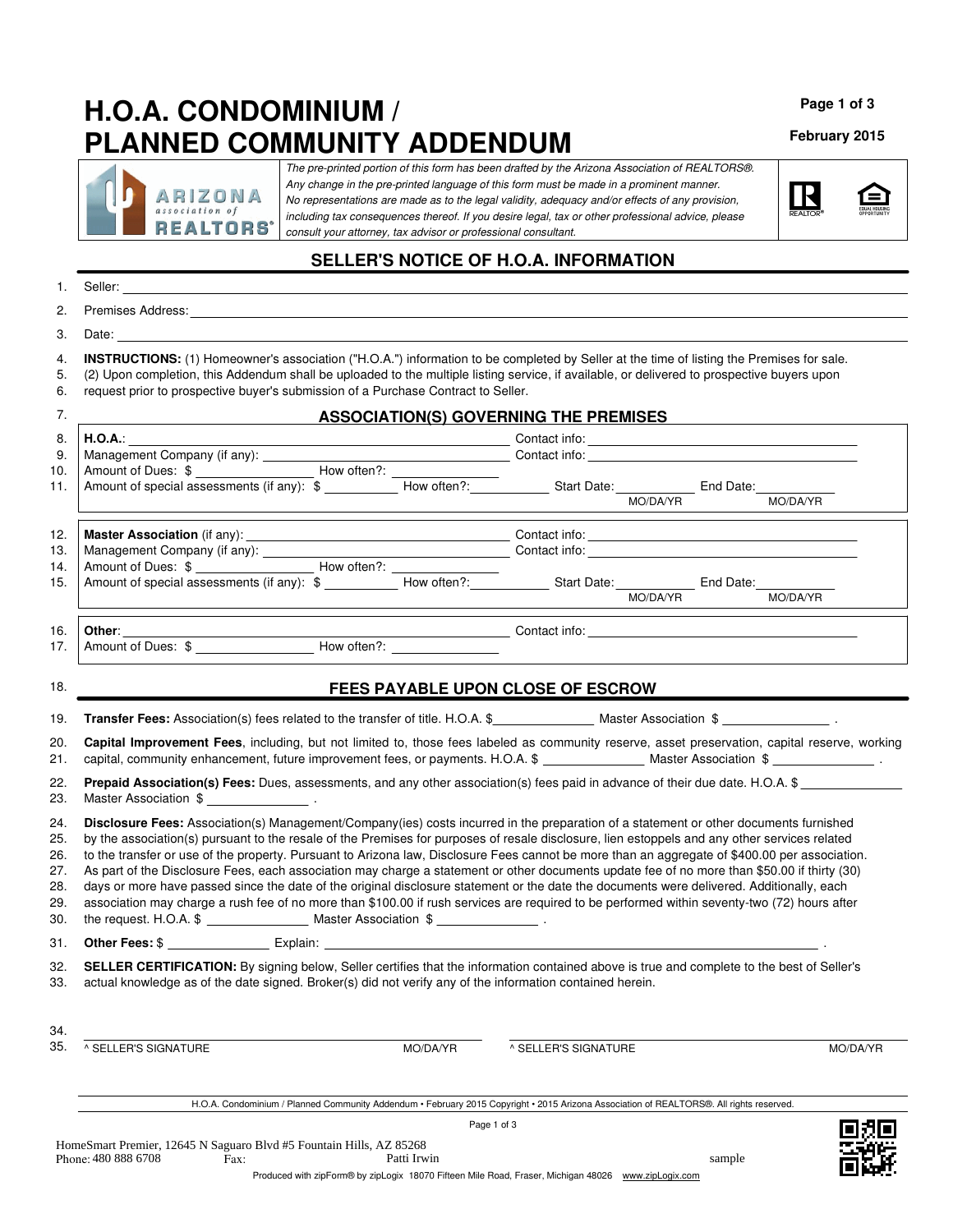### **ADDITIONAL OBLIGATIONS**

- 36. **If the homeowner's association has less than 50 units,** no later than ten (10) days after Contract acceptance, the Seller shall provide in 37. writing to Buyer the information described below as required by Arizona law.
- 38. **If the homeowner's association has 50 or more units,** Seller shall furnish notice of pending sale that contains the name and address of the
- 39. Buyer to the homeowner's association within five (5) days after Contract acceptance and pursuant to Section 3d of the Contract. Escrow
- 40. Company is instructed to provide such notice on Seller's behalf. The association is obligated by Arizona law to provide information
- 41. described below to Buyer within ten (10) days after receipt of Seller's notice.

42. 43. **BUYER IS ALLOWED FIVE (5) DAYS AFTER RECEIPT OF THE INFORMATION FROM THE SELLER(S) OR HOMEOWNER'S ASSOCIATION TO PROVIDE WRlTTEN NOTICE TO SELLER OF ANY ITEMS DISAPPROVED.**

| 44.                             | <b>INFORMATION REQUIRED BY LAW TO BE PROVIDED TO BUYER:</b>                                                                                                                                                                                                                                                                                                                                                                                                                                                                                                                                                                                        |
|---------------------------------|----------------------------------------------------------------------------------------------------------------------------------------------------------------------------------------------------------------------------------------------------------------------------------------------------------------------------------------------------------------------------------------------------------------------------------------------------------------------------------------------------------------------------------------------------------------------------------------------------------------------------------------------------|
| 45.                             | 1. A copy of the bylaws and the rules of the association.                                                                                                                                                                                                                                                                                                                                                                                                                                                                                                                                                                                          |
| 46.                             | 2. A copy of the declaration of Covenants, Conditions and Restrictions ("CC&Rs").                                                                                                                                                                                                                                                                                                                                                                                                                                                                                                                                                                  |
| 47.                             | 3. A dated statement containing:                                                                                                                                                                                                                                                                                                                                                                                                                                                                                                                                                                                                                   |
| 48.<br>49.                      | (a) The telephone number and address of a principal contact for the association, which may be an association manager, an association<br>management company, an officer of the association or any other person designated by the board of directors.                                                                                                                                                                                                                                                                                                                                                                                                |
| 50.<br>51.                      | (b) The amount of the common expense assessment and the unpaid common expense assessment, special assessment or<br>other assessment, fee or charge currently due and payable from the Seller.                                                                                                                                                                                                                                                                                                                                                                                                                                                      |
| 52.                             | (c) A statement as to whether a portion of the unit is covered by insurance maintained by the association.                                                                                                                                                                                                                                                                                                                                                                                                                                                                                                                                         |
| 53.                             | The total amount of money held by the association as reserves.<br>(d)                                                                                                                                                                                                                                                                                                                                                                                                                                                                                                                                                                              |
| 54.<br>55.<br>56.<br>57.<br>58. | (e) If the statement is being furnished by the association, a statement as to whether the records of the association reflect any<br>alterations or improvements to the unit that violate the declaration. The association is not obligated to provide information<br>regarding alterations or improvements that occurred more than six years before the proposed sale. Seller remains obligated<br>to disclose alterations or improvements to the Premises that violate the declaration. The association may take action against<br>the Buyer for violations apparent at the time of purchase that are not reflected in the association's records. |
| 59.<br>60.                      | If the statement is being furnished by the Seller, a statement as to whether the Seller has any knowledge of any alterations<br>(f)<br>or improvements to the unit that violate the declaration.                                                                                                                                                                                                                                                                                                                                                                                                                                                   |
| 61.<br>62.                      | (g) A statement of case names and case numbers for pending litigation with respect to the Premises or the association, including<br>the amount of any money claimed.                                                                                                                                                                                                                                                                                                                                                                                                                                                                               |
| 63.                             | 4. A copy of the current operating budget of the association.                                                                                                                                                                                                                                                                                                                                                                                                                                                                                                                                                                                      |
| 64.<br>65.                      | 5. A copy of the most recent annual financial report of the association. If the report is more than ten pages, the association may provide<br>a summary of the report in lieu of the entire report.                                                                                                                                                                                                                                                                                                                                                                                                                                                |
| 66.                             | 6. A copy of the most recent reserve study of the association, if any.                                                                                                                                                                                                                                                                                                                                                                                                                                                                                                                                                                             |
| 67.                             | 7. Any other information required by law.                                                                                                                                                                                                                                                                                                                                                                                                                                                                                                                                                                                                          |

68. 8. A statement for Buyer acknowledgment and signature as required by Arizona law.